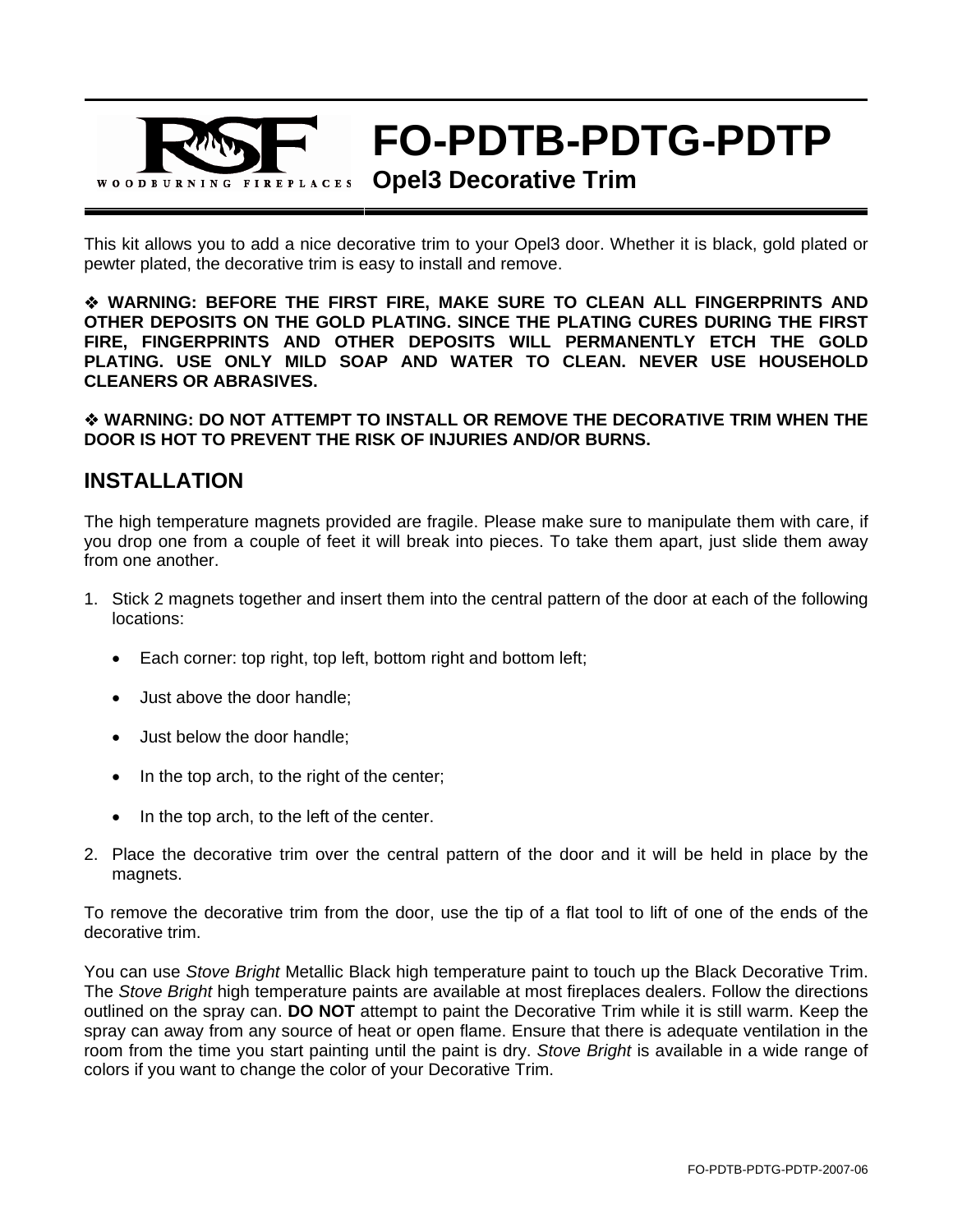

**FO-PDTB-PDTG-PDTP** 

**Garniture décorative pour l'Opel3** 

Cette trousse vous permet d'ajouter une garniture décorative sur votre porte d'Opel3. Quelle soit noire, plaquée or ou plaquée étain, la garniture décorative est facile à installer et à enlever.

 **MISE EN GARDE: AVANT DE FAIRE LE PREMIER FEU, ASSUREZ-VOUS DE BIEN ESSUYER TOUTE SALETÉ ET TRACES DE DOIGTS SUR LE PLACAGE OR. CE DERNIER SUBIT UN PROCÉDÉ DE SCELLEMENT LORS DU PREMIER FEU ET L'ACIDE DES DOIGTS RISQUE DE MARQUER LE PLACAGE EN PERMANENCE. NETTOYEZ AVEC UN DÉTERGENT DOUX ET DE L'EAU. N'UTILISEZ PAS DE NETTOYANT ABRASIF.** 

 **MISE EN GARDE : VOUS NE DEVEZ PAS INSTALLER OU ENLEVER LA GARNITURE DÉCORATIVE LORSQUE LA PORTE EST CHAUDE AFIN DE PRÉVENIR LES RISQUES DE BLESSURES OU DE BRÛLURES.** 

## **INSTALLATION**

Les aimants à haute température fournis sont fragiles. Assurez-vous de les manipuler avec soin, si vous en échappez un d'une hauteur de quelques pieds, l'aimant brisera en morceaux. Pour les défaire les uns des autres, il suffit de les glisser de côté.

- 1. Collez deux aimants ensemble et insérez-les dans le patron central de la porte à chacun des endroits suivants:
	- Chaque coin: en haut à droite, en haut à gauche, en bas à droite et en bas à gauche;
	- Juste au-dessus de la poignée de porte;
	- Juste en dessous de la poignée de porte;
	- Dans l'arche du haut, à la droite du milieu;
	- Dans l'arche du haut, à la gauche du milieu.
- 2. Installez la garniture décorative par-dessus le patron central, elle sera retenue en place par les aimants.

Pour enlever la garniture décorative, utilisez la pointe d'un outil plat afin de soulever l'une des extrémités de la garniture décorative.

Vous pouvez utiliser la peinture à haute température noire métallique de *Stove Bright* pour retoucher la garniture décorative noire. Vous trouverez cette peinture chez votre dépositaire de foyers. Suivez les directives apparaissant sur la bombe aérosol. **IL NE FAUT PAS** entreprendre de peinturer la garniture décorative lorsqu'elle est chaude. Conservez la bombe aérosol loin de toute source de chaleur ou de toute flamme nue. Assurez-vous que la pièce soit bien aérée, à partir du moment où vous commencez le travail jusqu'à l'assèchement complet de la peinture. Si vous souhaitez changer la couleur de votre garniture décorative, la peinture *Stove Bright* est offerte dans une vaste gamme de couleurs.